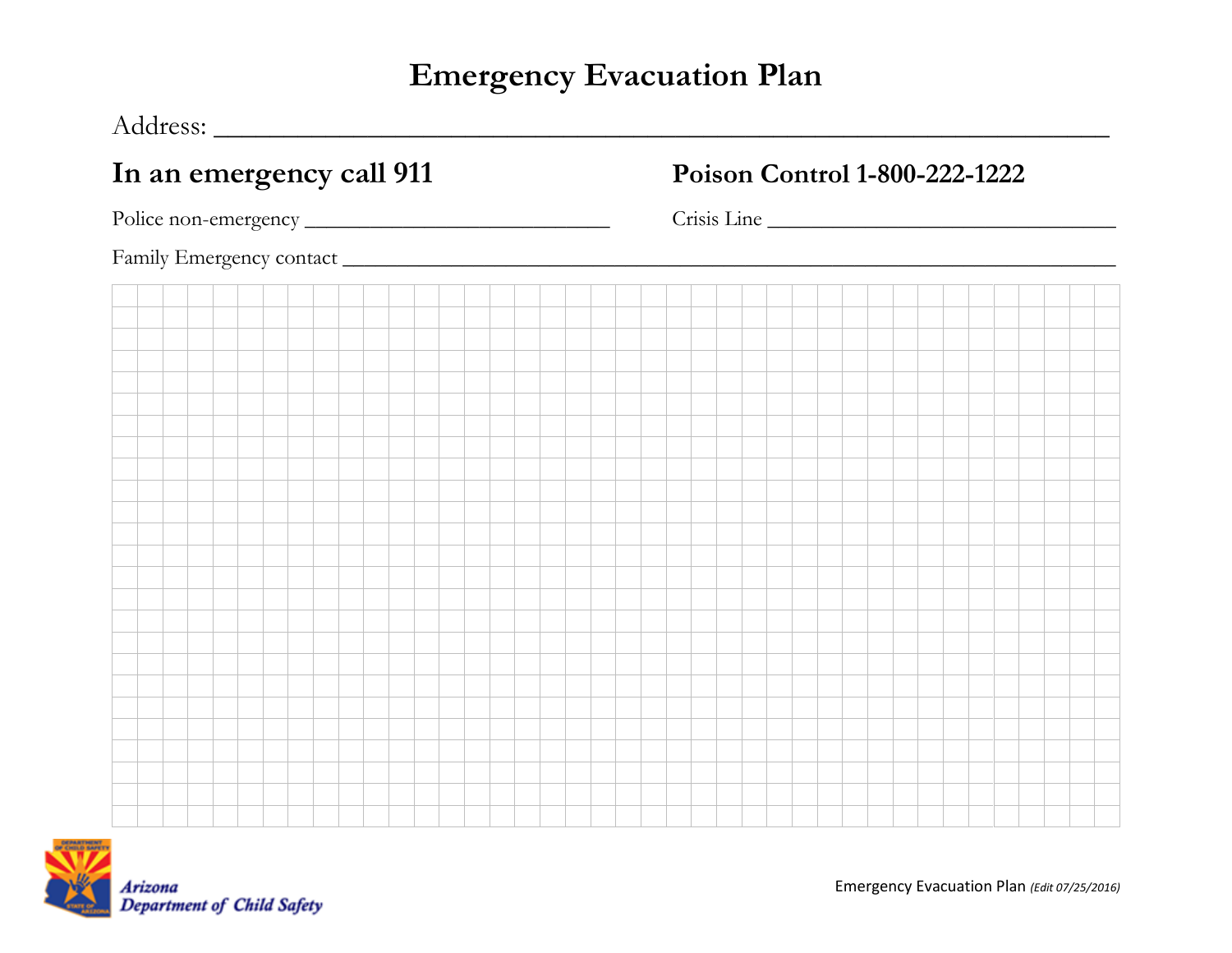## **R21-8-112. Fire Safety and Evacuation Plan Requirements**

A written emergency evacuation plan is developed and maintained in the home, to provide guidance on the safe and rapid evacuation of the home.

An emergency evacuation plan shall be posted in a prominent place and…

- Identify multiple exits from the home
- Identify two routes of evacuation from each bedroom on every floor. At least one of the exit routes for these bedrooms leads directly to the outside of the home
- Identify the location of fire extinguishers and fire evacuation equipment, including rope or chain ladders, and emergency lighting, as applicable
- Designate a safe central meeting place close to the home, known to the child, at a safe distance from potential Danger.
- Be maintained in the home to review with individuals residing in or receiving care in the home
- Include the placement of equipment, such as a ladder, that can be safely used by the individuals residing in each upstairs bedroom that have been identified with fire exits.





Emergency Evacuation Plan *(Edit 07/25/2016)*